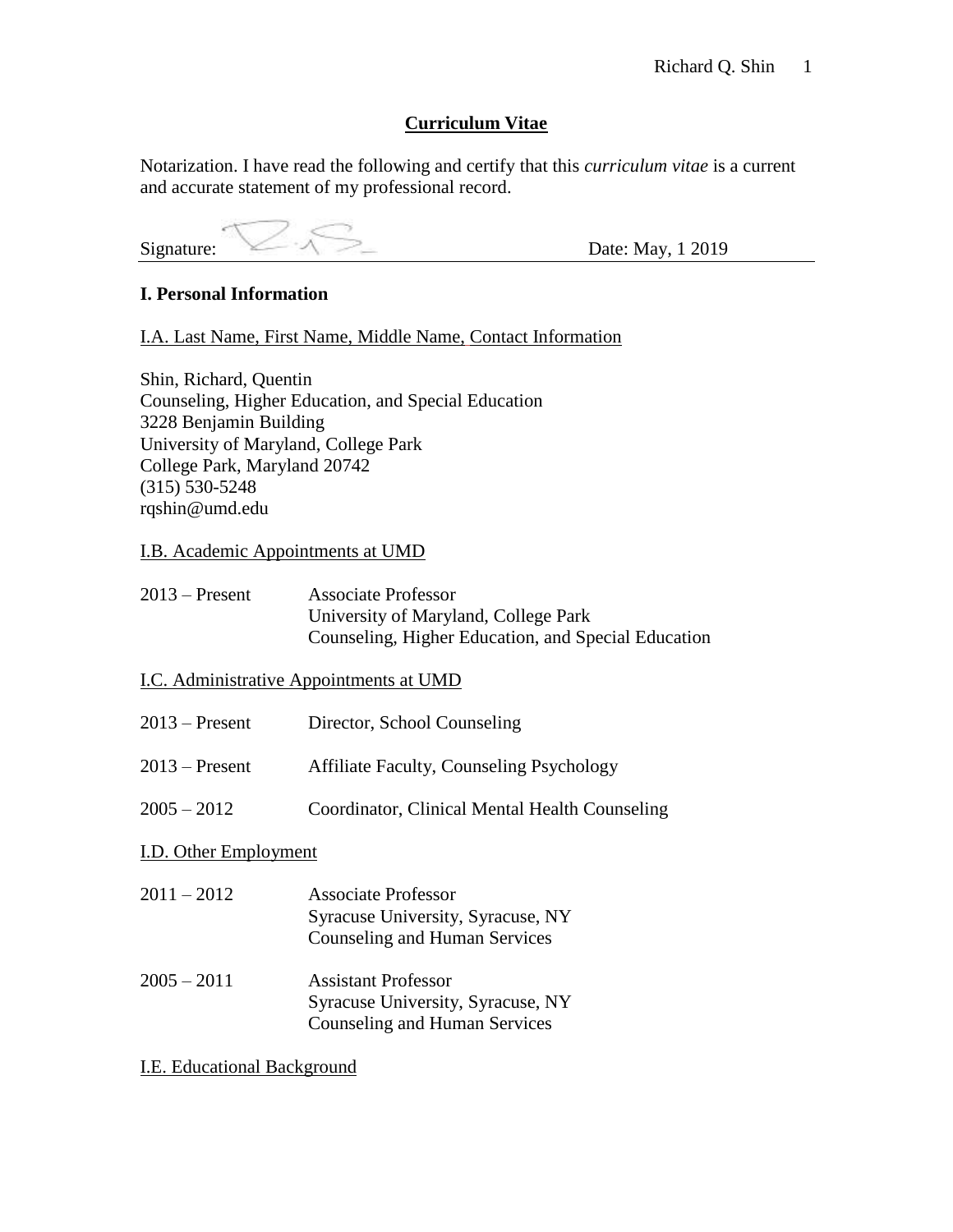| 2005 | Ph.D. | Counseling Psychology (APA Accredited)<br>Loyola University Chicago |
|------|-------|---------------------------------------------------------------------|
| 1998 | M.A.  | Clinical Psychology<br><b>West Chester University</b>               |
| 1995 | B.A.  | Psychology<br>Western Washington University                         |

# I.F. Professional Certifications and Licenses

# **II. Research, Scholarly and Creative Activities**

# II.A. Books *(include full citation information and ISBN*)

# II.B. Chapters

- Shin, R. Q. (2015). The application of critical consciousness and intersectionality as tools for de-colonizing racial/ethnic identity development models in the fields of counseling and psychology. In R. Goodman & P. Gorski (Eds.). *Decolonizing "Multicultural" Counseling and Psychology: Visions for Social Justice Theory and Practice* (pp.11-22). New York: Springer SBM Publications.
- Shin, R. Q., & Kendall, M. (2012). Dropout prevention: A (re)conceptualization through the lens of social justice. In E. Vera (Ed.). *The Oxford Handbook of Prevention in Counseling Psychology (pp. 213-225)*. New York: Oxford University Press.
- Vera, E. M., Buhin, L., & Shin, R. Q. (2005). The pursuit of social justice and the elimination of racism. In D. Sue & M. Constantine (Eds.). *Addressing Racism: Facilitating Cultural Competence in Mental Health and Educational Settings.*  New York: Wiley & Sons.
- Vera, E. M., Buhin, L., Montgomery, G., & Shin, R. Q. (2004). Enhancing therapeutic practice with racial and ethnic minority clients: Integrating prevention, advocacy, and outreach. In R. Carter (Ed.). *Handbook of Racial-Cultural Psychology and Counseling: Practice and Training, Vol. II. (pp.477-491)*. New York: Wiley & Sons.

# **II.B.4. Series**

- Shin, R. Q., & Smith, L. C. (2017). Heterosexual Male Identity Development. In K. L. Nadal (Ed.), *The SAGE Encyclopedia of Psychology and Gender* (853-855). New York: Sage.
- Welch, J. C., & Shin, R. Q. (2017). Queerness. In K. L. Nadal (Ed.), *The SAGE Encyclopedia of Psychology and Gender* (1386-1388). New York: Sage.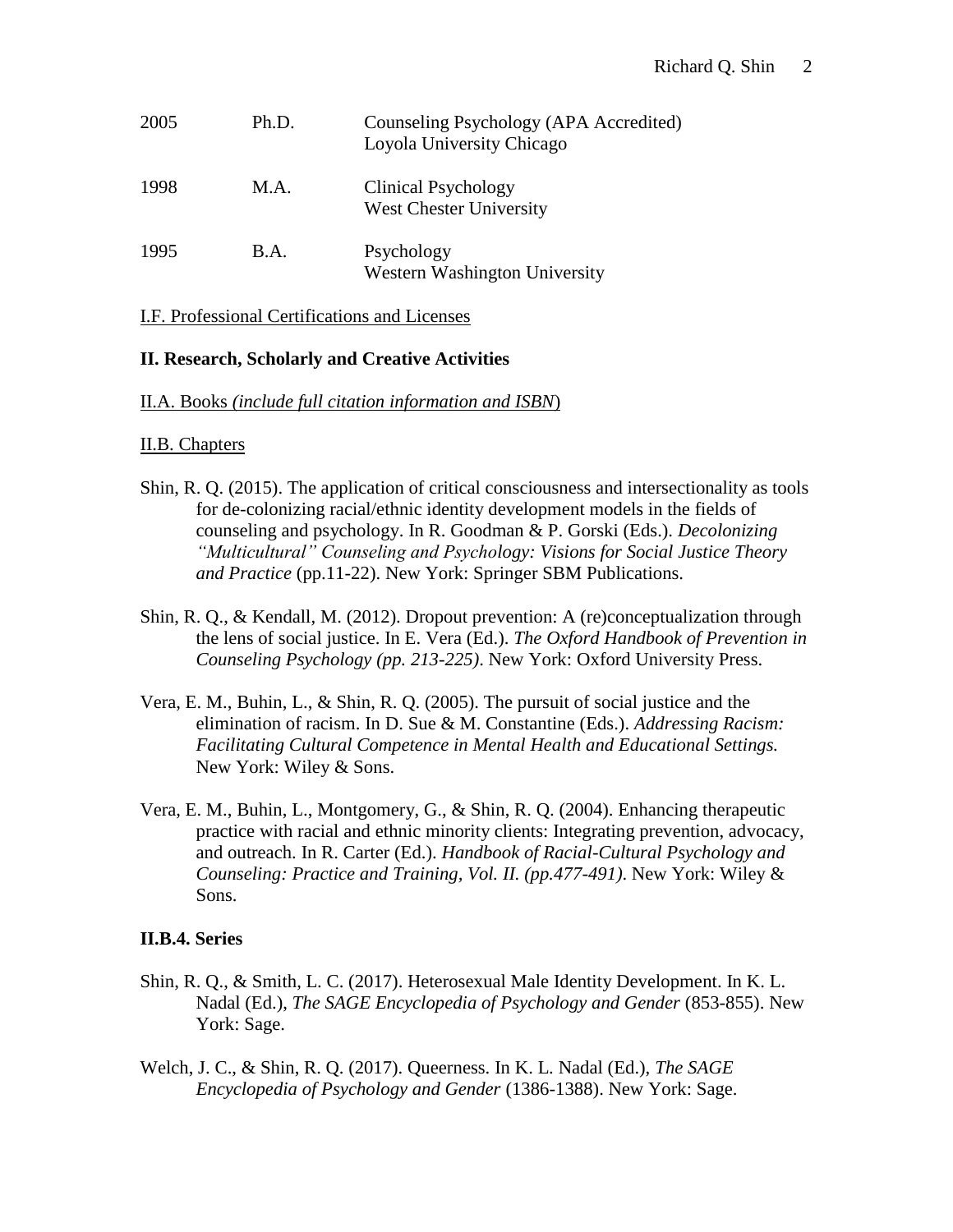- Smith, L. C., & Shin, R. Q. (2016). Urban families. In J. Carlson & S. Dermer (Eds.), *The SAGE encyclopedia of marriage, family and couples counseling* (1747-1752). New York: Sage.
- Ezeofor, I., Welch, J., & Shin, R. Q. (2016). Promoting critical consciousness in Latina/o Youth. In K. Malott (Ed.). *Group activities for Latino youth: Strengthening identities and resiliencies through counseling* (pp. 147-166)*.* New York: Routledge.
- Smith, L. C., Shin, R. Q., Welch, J., & Ezeofar, I. (2015). Critically conscious group supervision of groups. In M. Luke & K. Goodrich (Eds.), *Group Work Experts Share Their Favorite Activities for Supervision, Vol I* (pp. 157-164). Alexandria, VA: American Counseling Association.

## II.C. Articles in Refereed Journals

- Shin, R. Q., Smith, L. C., Lu, Y., Welch, J., C., Sharma. R., Vernay, C. N., Yee, S. (2018). The development and validation of the Contemporary Critical Consciousness Measure II. *Journal of Counseling Psychology, 65(5),* 539-555.
- Shin, R. Q., Welch, J., C., Kaya, A. E., Yeung, J. G., Obana, C. A., Sharma. R., Vernay, C. N., & Yee, S. (2017). The intersectionality framework and identity intersections in the *Journal of Counseling Psychology* and *The Counseling Psychologist*: A Content Analysis. *Journal of Counseling Psychology, 64(5),* 458- 474.
- Shin, R. Q., Smith, L. C., Welch, I., & Ezeofor, I. (2016). Is Allison more likely than Lakisha to get a call back from counseling professionals: A racism audit study. *The Counseling Psychologist, 44(8),* 1187-1211*.*
- Shin, R. Q., Ezeofor, I., Smith, L. C., & Welch, J. C. (2016). The development and initial validation of the Contemporary Critical Consciousness Measure*. Journal of Counseling Psychology, 63(2),* 210-223.
- Smith, L. C. & Shin, R. (2015). Negotiating the intersection of racial oppression and heteronormativity. *Journal of Homosexuality, 62,* 1459-1484.
- Smith, L. C. & Shin, R. (2014). Queer blindfolding: Difference "blindness" towards persons who identify as lesbian, gay, bisexual and transgender. *Journal of Homosexuality, 61,* 940-961*.*
- Smith, L. C., & Shin, R. Q. (2012). Moving counseling forward on LGBT Issues: Speaking queerly on discourses and microaggressions. *The Counseling Psychologist, 40(3),* 385-408.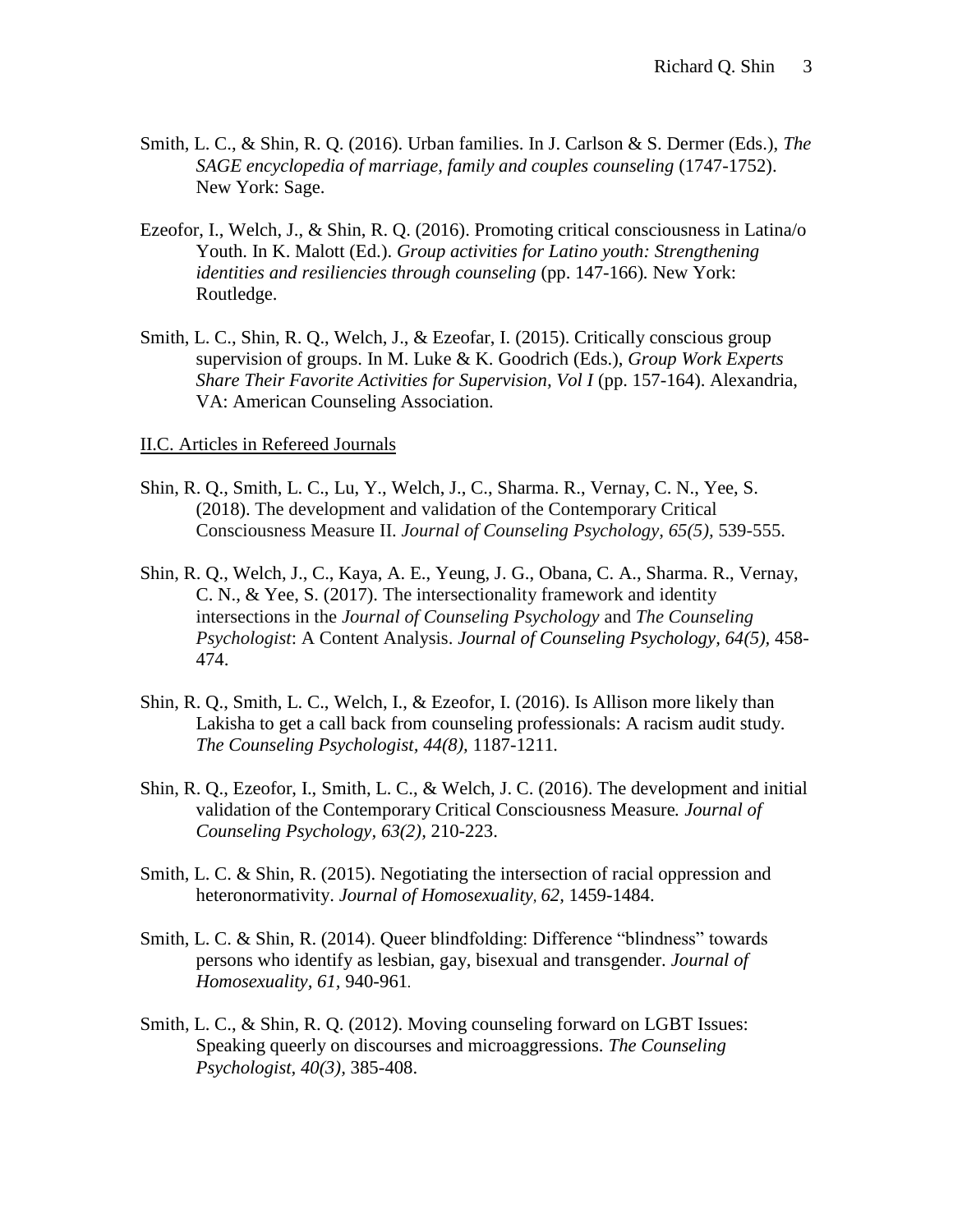- Shin, R. Q. (2011). The influence of Africentric values and neighborhood satisfaction on the academic self-efficacy beliefs of African American elementary school children. *Journal of Multicultural Counseling and Development, 39(4),* 218-228.
- Shin, R. Q., Smith, L. C., Goodrich, K. M., & LaRosa, N. (2011). Attending to diversity representation among CACREP master's programs: A pilot study. *International Journal for the Advancement of Counselling, 33(2),* 113-126.
- Goodrich, K. M., Shin, R. Q., & Smith L. M. (2011). The doctorate in counselor education: Peeling back the curtain. *International Journal for the Advancement of Counselling, 33,* 184-195.
- Shin, R. Q., Morgan, M. L., Buhin, L., Truitt, T. J., & Vera, E. M. (2010). Expanding the discourse on urban youth of color. *Cultural Diversity and Ethnic Minority Psychology, 16(3),* 421-426.
- Shin, R. Q., Rogers, J., Silas, M., Smythe-Brown, C. Stanciu, A., Austin, B. (2010). Advancing social justice in urban schools through the implementation of transformative groups for youth of color. *The Journal for Specialists in Group Work, 35(3),* 230-235*.*
- Daly, B. P., Shin, R. Q., Thakral, C., Selders, M., & Vera, E. M. (2009). School engagement among urban adolescents of color: Does perception of social support and neighborhood safety really matter? *The Journal of Youth and Adolescence, 38(1),* 63-74.
- Shin, R. Q. (2008). Advocating for social justice in academia through recruitment, retention, admissions, and professional survival. *The Journal of Multicultural Counseling and Development, 36(3),* 180-192.
- Smith, L. C., & Shin, R. Q. (2008). Social privilege, social justice, and group counseling: An inquiry. *The Journal for Specialists in Group Work, 33(4),* 351-366.
- Shin, R. Q., Daly, B. P., & Vera, E. M. (2007). The relationships of peer norms, ethnic identity, and peer support to school engagement in urban youth. *Professional School Counseling, 10(4),* 379-388*.*
- Vera, E. M., & Shin, R. Q. (2006). Promoting strengths in a socially toxic world: Supporting resiliency with systemic interventions. *The Counseling Psychologist, 34(1),* 80-89.
- Vera, E. M., Shin, R. Q., Montgomery, G., Mildner, C., & Speight, S. (2004). Conflict resolution, self-efficacy, self-control and future orientation of urban adolescents. *Professional School Counseling, 8*, 73-80.

II.D. Published Conference Proceedings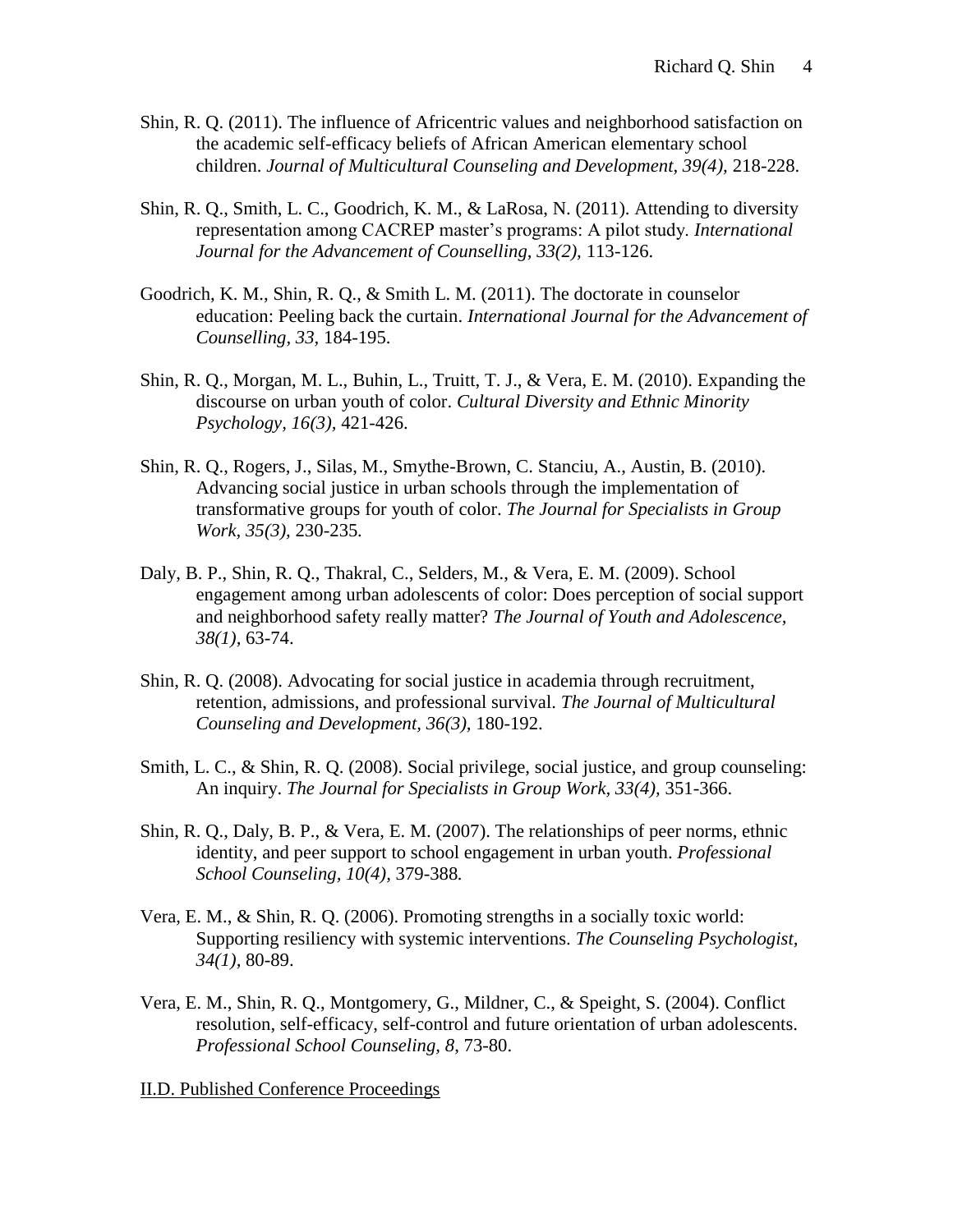## II.E. Conferences, Workshops, and Talks

## **II.E.3. Refereed Presentations**

- Lewis, J. A., Shin, R. Q., Jacobson, C., Mazzula, S. L., & Nadal, K. (2018, February). *Intersectional dynamics in research, teaching, clinical practice, and training.*  Presented at the Winter Roundtable Conference, New York, NY.
- Shin, R. Q. (2018, February). The Intersectionality Framework and Identity Intersections in the *Journal of Counseling Psychology* and *The Counseling Psychologist*: A Content Analysis. Presented at the Winter Roundtable Conference, New York, NY.
- Miller, M. J., Reynolds, A. L., Langrehr, K. J., & Shin, R. Q. (Symposium Discussant). (2018, August). *Advancing change in multicultural and social justice training in counseling psychology programs.* Presented at the annual meeting of the American Psychological Association, San Francisco, CA.
- Lewis, J. A., Nadal, K., Jacobson, C., Mazzula, S. L., & Shin, R. Q. (2018, August). *Intersectional dynamics: Perspectives on navigating privileged and marginalized identities.* Presented at the annual meeting of the American Psychological Association, San Francisco, CA.
- Welch, J., Sharma, R., Vernay, C., Yee, S., Shin, R., & Smith, L. (2017, February). *Black, white, gay, heterosexual: Who gets in to see a counselor?* Presented at the Winter Roundtable Conference, New York, NY.
- Welch, J., C., Kaya, A. E., Yeung, J. G., & Shin, R. Q. (2016, August). The Intersectionality Framework and Identity Intersections in the *Journal of Counseling Psychology* and *The Counseling Psychologist*: A Content Analysis. Presented at the annual meeting of the American Psychological Association, Denver, CO.
- Welch, J.C., Lu, Y., Yeung, J., & Shin, R.Q. (2016, August). *Whiteness and privilege in the ivory tower: Unaddressed bias and psychological exceptionalism.* Presented at the American Psychological Association Annual Convention, Denver, CO
- Vernay, C., Sharma, R., Welch, J., Shin, R.Q., & Smith, L.C. (2016, February). *A boyfriend, a girlfriend, and a lisp: Which Jon is more likely to receive a call back from counseling professionals?* Presented at Winter Roundtable Conference, New York, NY.
- Welch, J. C., Ezeofor, I., Shin, R. Q., & Smith, L. C. (2015, August). *Is "Allison" more likely than "Lakisha" to get a call back from counseling professionals.* Presented at the annual meeting of the American Psychological Association, Toronto, ON.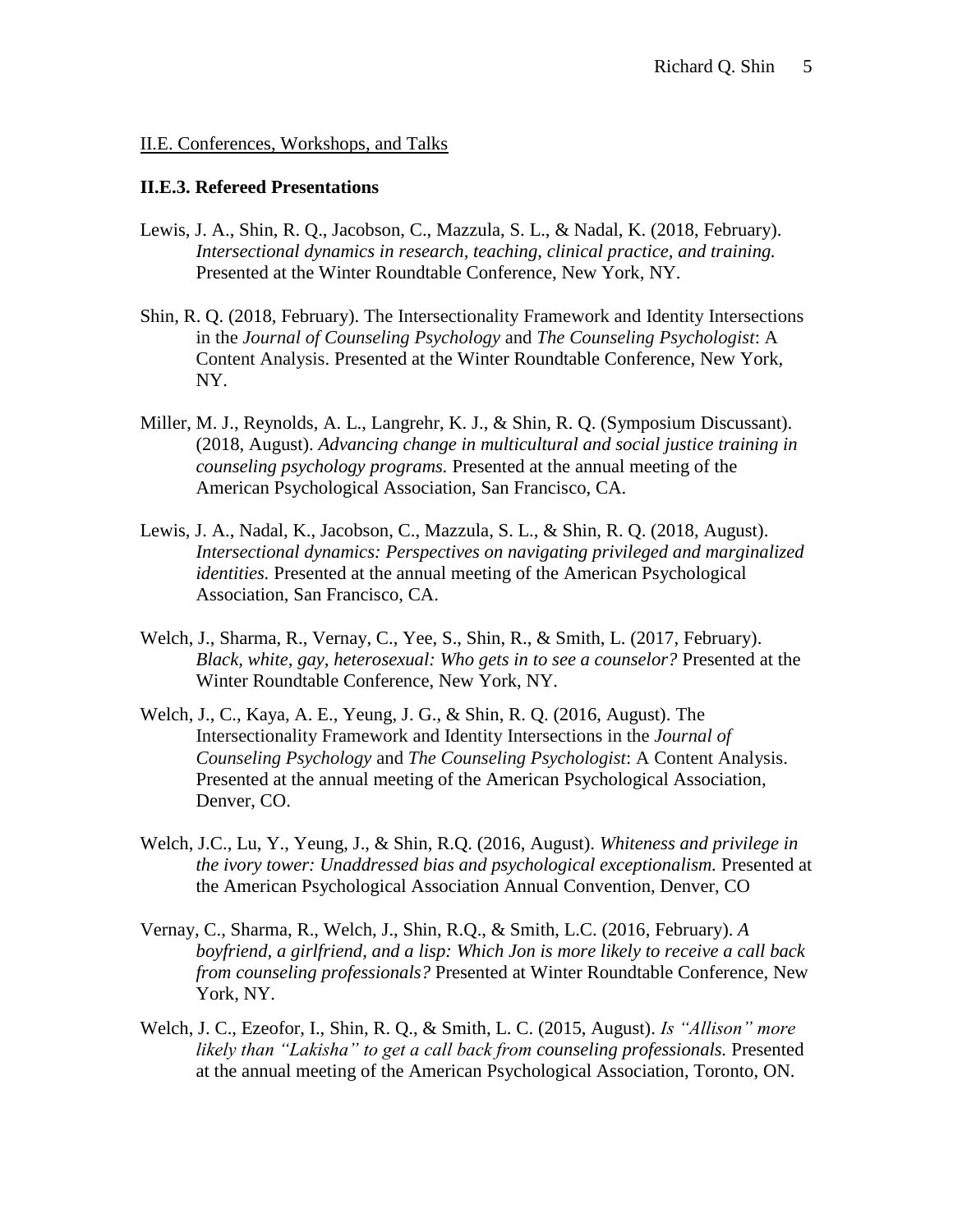- Welch, J. C., Ezeofor, I., Shin, R. Q., & Smith, L. C. (2015, August). *The development and initial validation of the contemporary critical consciousness scale: Preliminary results.* Presented at the annual meeting of the American Psychological Association, Toronto, ON.
- Shin, R. Q., Smith, L. C., Ezeofor, I., Welch, J. (2015, February). *Is "Allison" more likely than "Lakisha" to get a call back from counseling professionals: Preliminary findings*. Presented at The Winter Roundtable on Cross-Cultural Psychology and Education, Columbia University, New York.
- Ezeofor, I., Welch, J., Shin, R. Q., & Smith, L. C. (2014, August). *The development and initial validation of the contemporary critical consciousness scale: Preliminary results.* Presented at the annual meeting of the American Psychological Association, Washington, DC.
- Shin, R. Q., Welch, J., Ezeofor, I., & Smith, L. C. (2014, February). *The development and initial validation of the contemporary critical consciousness scale.* Presented at the 31st Annual Winter Roundtable on Cultural Psychology and Education, New York, NY.
- Smith, L. C., & Shin, R. Q. (2014, February). *Queering the intersection of racial oppression and heteronormativity.* Presented at the 31<sup>st</sup> Annual Winter Roundtable on Cultural Psychology and Education, New York, NY.
- Smith, L. C., Shin, R. Q. (2013, March). *Moving counseling forward on LGBTQ issues: Speaking queerly.* Presented at the annual meeting of the American Counseling Association, Cincinnati, OH.
- Shin, R. Q. (2011, October). *Dropout prevention: A (re)conceptualization through the lens of social justice.* Presented at the biennial meeting of the Association for Counselor Education and Supervision Conference, Nashville, TN.
- Smith, L. C., Shin, R. Q., & LaRosa, N. (2010, October). *Walking the social justice talk: Increasing diversity within accredited counseling masters programs.* Presented at the biennial meeting of the North Atlantic Regional Association for Counselor Education and Supervision, New Brunswick, NJ.
- Smith, L. C., & Shin, R. Q. (2010, October). *The intersection of racial oppression and heterosexism.* Presented at the biennial meeting of the North Atlantic Regional Association for Counselor Education and Supervision, New Brunswick, NJ.
- Luke, M., & Shin, R. Q. (2010, October). *An empowerment group to support school counselors' implementation of a comprehensive school counseling program.*  Presented at the biennial meeting of the North Atlantic Regional Association for Counselor Education and Supervision, New Brunswick, NJ.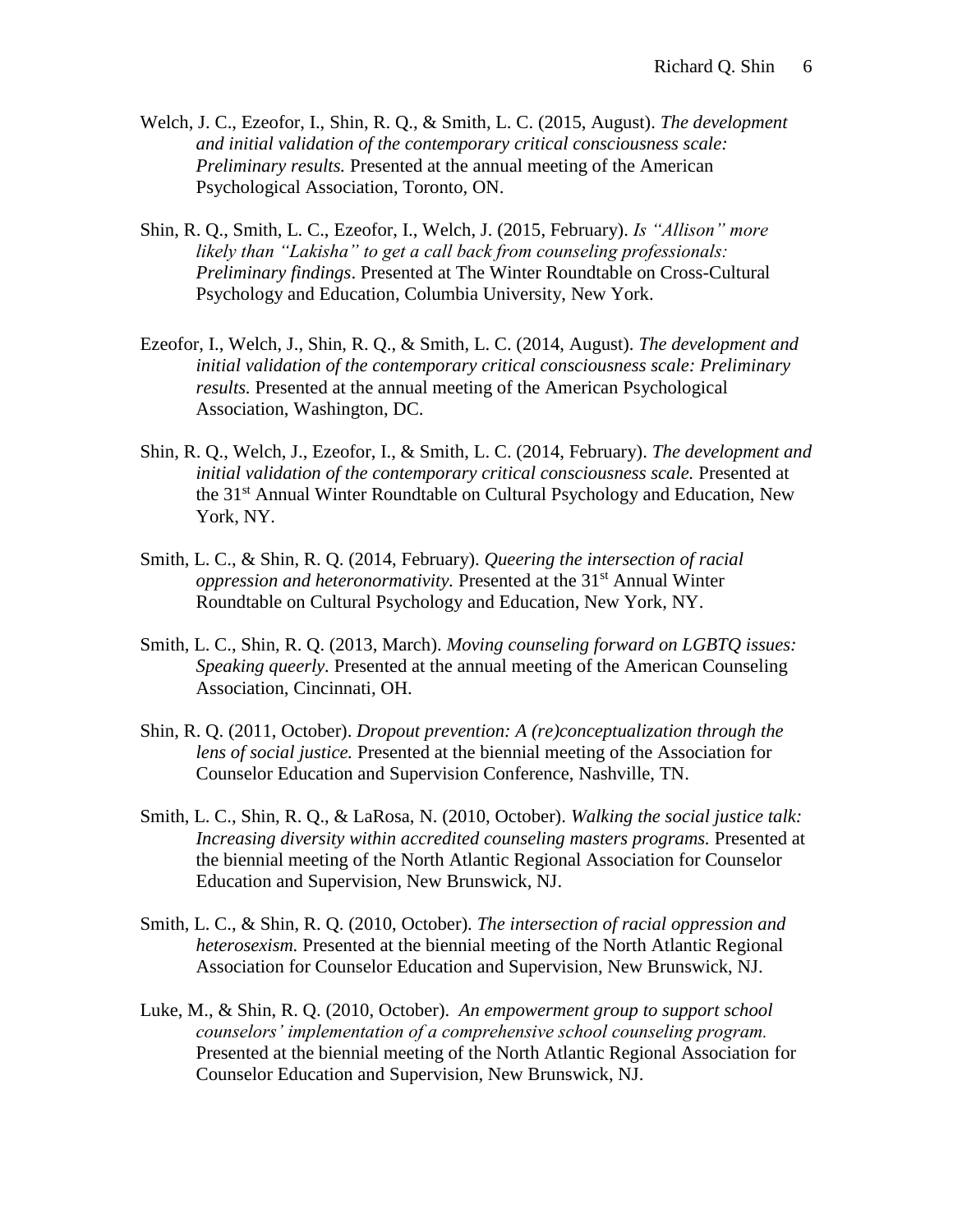- Shin, R. Q., Morgan, M. L., & Vera, E. M. (2010, February). *Continuing to expand the*  discourse on urban youth of color. Presented at the 27<sup>th</sup> Annual Winter Roundtable on Cultural Psychology and Education, New York, NY.
- Shin, R. Q. (2009, October). *Advancing social justice in urban schools through the implementation of transformative groups for African American youth.* Presented at the biennial meeting of the Association for Counselor Education and Supervision Conference, San Diego, CA.
- Shin, R. Q., Goodrich, K. M., & Smith, L. C. (2009, October). *Increasing the diversity of students and faculty in CACREP accredited programs through effective recruitment and retention strategies.* Presented at the biennial meeting of the Association for Counselor Education and Supervision Conference, San Diego, CA.
- Shin, R. Q., & Smith, L. C. (2009, June). *A proposed strategy for integrating issues of social privilege and social justice into the practice of group work.* Presented at the 3<sup>rd</sup> Annual Pedagogy of Privilege Conference, Denver, CO.
- Shin, R. Q., & Smith, L. C. (2009, February). *A proposed strategy for integrating issues of social privilege and social justice into the practice of group work.* Presented at the 26<sup>th</sup> Annual Winter Roundtable on Cultural Psychology and Education, New York, NY.
- Brown-Smythe, C., Goodrich, K. M., Piazza Brass, M., & Shin, R. Q. (2008, October). *Facilitating student success with students from culturally marginalized populations.* Presented at the biennial meeting of the North Atlantic Regional Association for Counselor Education and Supervision, Portland, ME.
- Shin, R. Q. (2008, August). *Maintaining a commitment to prevention as an early career counseling psychologist.* In L. Buhin, & J. P. Schwartz (Chairs), Science and practice of prevention: From start to finish. Presented at the annual meeting of the American Psychological Association, Boston, MA.
- Miller, M., Kim, J., Lee, M., Lee, J., Farrell, J., & Shin, R. Q. (2008, March). *Acculturative stress, racism-related stress, and ethnic identity.* Presented at the International Counseling Psychology Conference, Chicago, IL.
- Shin, R. Q., Buhin, L., Miller, M., & Pieterse, A. (2008, February). *Advocating for social justice in the academy: Early career perspectives.* Presented at the 25<sup>th</sup> Annual Winter Roundtable on Cultural Psychology and Education, New York, NY.
- Goodrich, K. M., Smith, L. C., & Shin, R. Q. (2007, October). *Trainee impairment in the experiential group: A case study.* Presented at the biennial meeting of the Association for Counselor Education and Supervision Conference, Columbus, OH.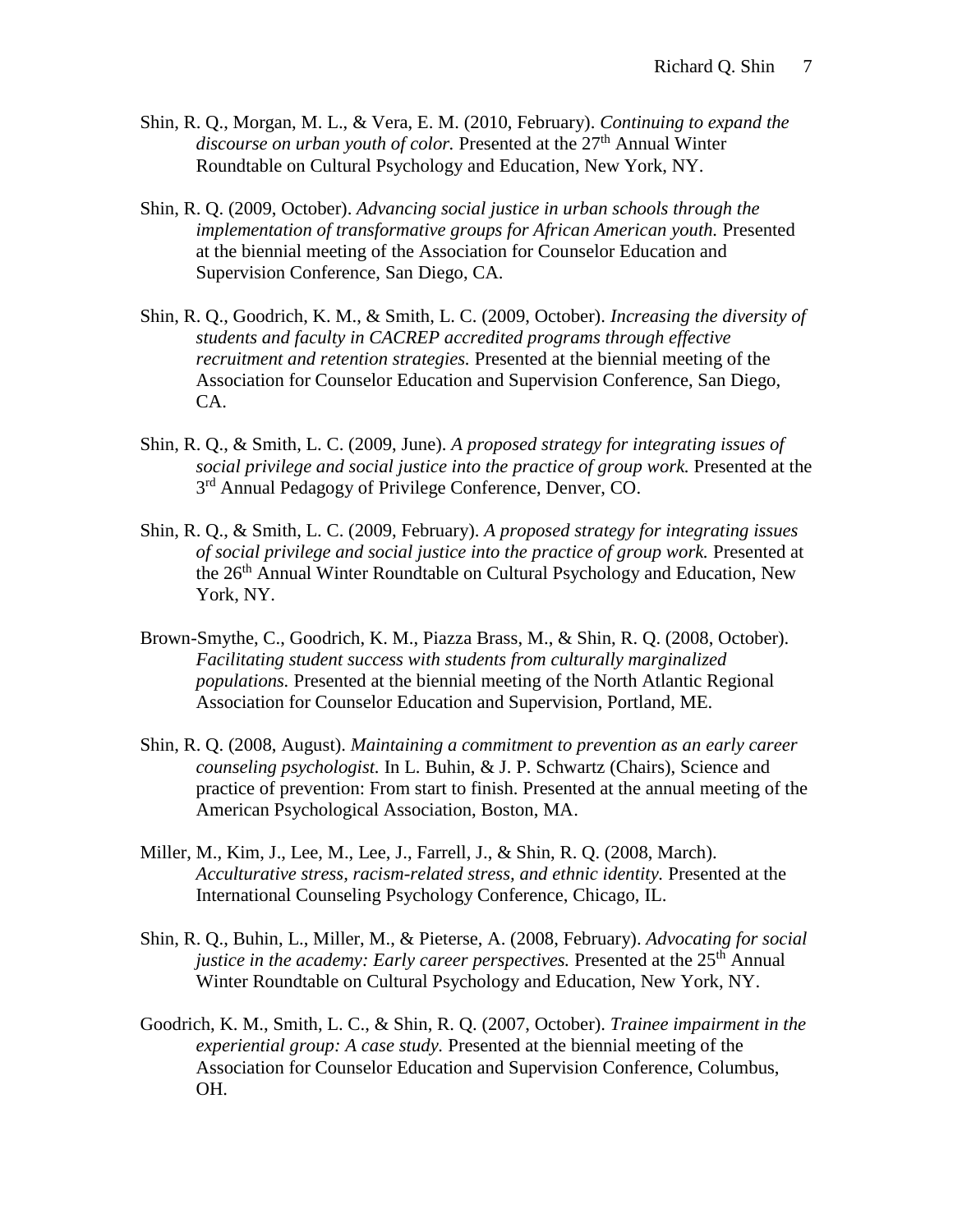- Shin, R. Q., & Truitt, T. J. (2007, October). *The influence of low-income neighborhoods on the psychosocial development of adolescents of color: Confronting the narrative.* Presented at the biennial meeting of the Association for Counselor Education and Supervision Conference, Columbus, OH.
- Shin, R. Q., Daly, B. P., & Vera, E. M. (2007, February). *The relationships of perceived support and neighborhood conditions to school engagement in urban early adolescents.* Presented at 24<sup>th</sup> Annual Winter Roundtable on Cultural Psychology and Education, New York, NY.
- Shin, R. Q. (2006, October). *The relationships of peer norms and ethnic identity to academic outcomes in urban youth: Implications for school counseling training.* Presented at the biennial meeting of the North Atlantic Regional Association for Counselor Education and Supervision, Lake George, NY.
- Daly, B. P., Shin, R. Q., & Vera, E. M. (2006, August). *The relationships of peer norms, ethnic identity, and peer support to school engagement in urban youth.* Presented at the annual meeting of the American Psychological Association, New Orleans, LA.
- Shin, R. Q., Vera, E. M., Montgomery, G., Buhin, L., Pender, M., Fuller, J., Segura, T., & Speight, S. (2001, August). *Interpersonal resiliency factors and Latino youth.* Presented at the annual meeting of the American Psychological Association, San Francisco, CA.
- Vera, E. M., Shin, R. Q., Montgomery, G., Mildner, C., Suzette, S., & London, L. (2000, August). *Resiliency and conflict resolution styles of urban adolescents.* Presented at the annual meeting of the American Psychological Association, Washington, D.C.
- Vera, E. M., Shin, R. Q., Montgomery, G., Buhin, L., Pender, M., Fuller, J., Segura, T., & Greco, D. (2000, November). *Resiliency in Latino youth*. Presented at the Latino Psychology 2000 Conference, San Antonio, TX.

## **II.E.12. Workshops**

Shin, R. Q. (2018, November, Invited). *Who gets in to see a counselor? Examining systemic bias through three audit studies.* Maryland Center for Health Equity's Collegium of Scholars Forum, School of Public Health, University of Maryland, College Park, College Park, MD.

Shin, R. Q. (2018, March, Invited). *Advancing the Understanding of the Intersectionality Framework in Mainstream Psychology.* Center for Children, Relationships, and Culture, Developmental Science Field Committee, & VP Office for Research, University of Maryland, College Park, College Park, MD.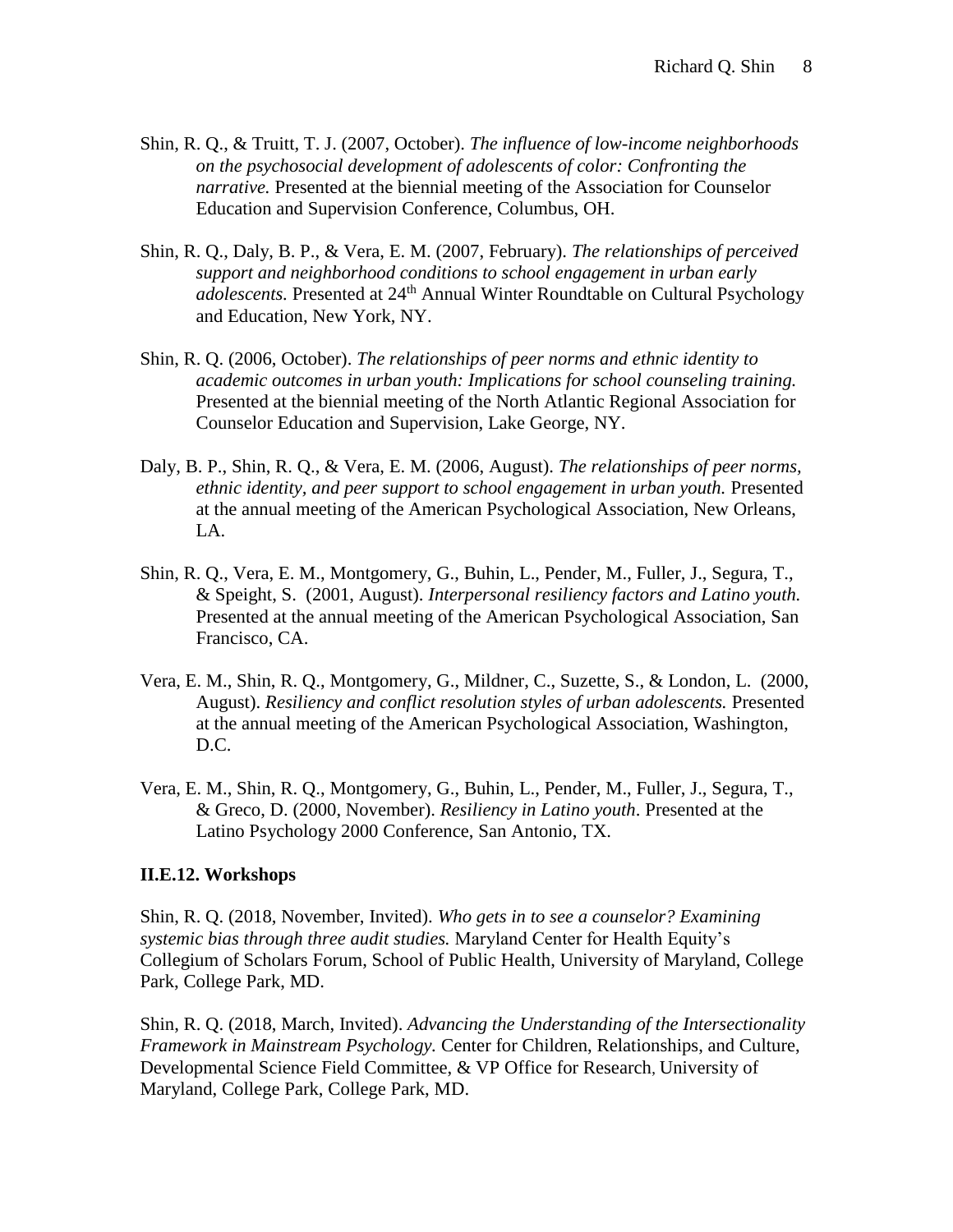Shin, R. Q. (2016, September, Invited). *Welcoming Diverse Students to the Wellness Center: Frist Impressions Matter.* Popel Shaw Center for Race and Ethnicity, Dickinson College, Carlisle, PA.

Shin, R. Q. (2015, November). *Is Alison More Likely to Receive a Call Back from Counseling Professionals than Lakisha: A Racism Audit Pilot Study*. University Counseling Center's Research and Development Colloquium, University of Maryland, College Park, College Park, MD.

Shin, R. Q. (2014, December). *Queering the intersection of racial oppression and heteronormativity.* University Counseling Center Intern Seminar—Multicultural Series, University of Maryland, College Park, College Park, MD.

Shin, R. Q. (2014, February). *Queering the intersection of racial oppression and heteronormativity.* University Counseling Center Intern Seminar—Multicultural Series, University of Maryland, College Park, College Park, MD.

Shin, R. Q. (2013, October). *Moving counseling forward on LGBTQ issues.* University Counseling Center's Research and Development Colloquium, University of Maryland, College Park, College Park, MD.

Shin, R. Q. (2011, February). *Cultural considerations when working with survivors of domestic and sexual violence: The intersections of race, class, and gender.* R.A.P.E. Center/Vera House Volunteer Advocates Training, Syracuse, NY.

Shin, R. Q. (2010, February). *The process of becoming a leader as an Asian American: Maintaining our core values in a Eurocentric society.* Asian Pacific American Month, Syracuse University, Syracuse, NY.

Shin, R. Q. (2010, October). *Core components to becoming an effective helper.*  Communication Sciences and Disorders Program, Syracuse University, Syracuse, NY.

Shin, R. Q. (2008, April). *This is what a feminist looks like.* Take Back the Night Panel. Syracuse University, Syracuse, NY.

Shin, R. Q. (2008, April). *The intersection of class and racial oppression among youth of color living in under resourced neighborhoods.* 17<sup>th</sup> Annual Diversity Conference, University at Albany Division of Counseling Psychology, Albany, NY.

Shin, R. Q. (2008, October). *Social justice advocacy in counseling.* Onondaga Pastoral Counseling Center, Syracuse, NY.

Shin, R. Q. (2007, June). *Confronting health care disparities: Promoting the training of "Citizen PAs".* Le Moyne College Physician Assistant Program, Syracuse, NY.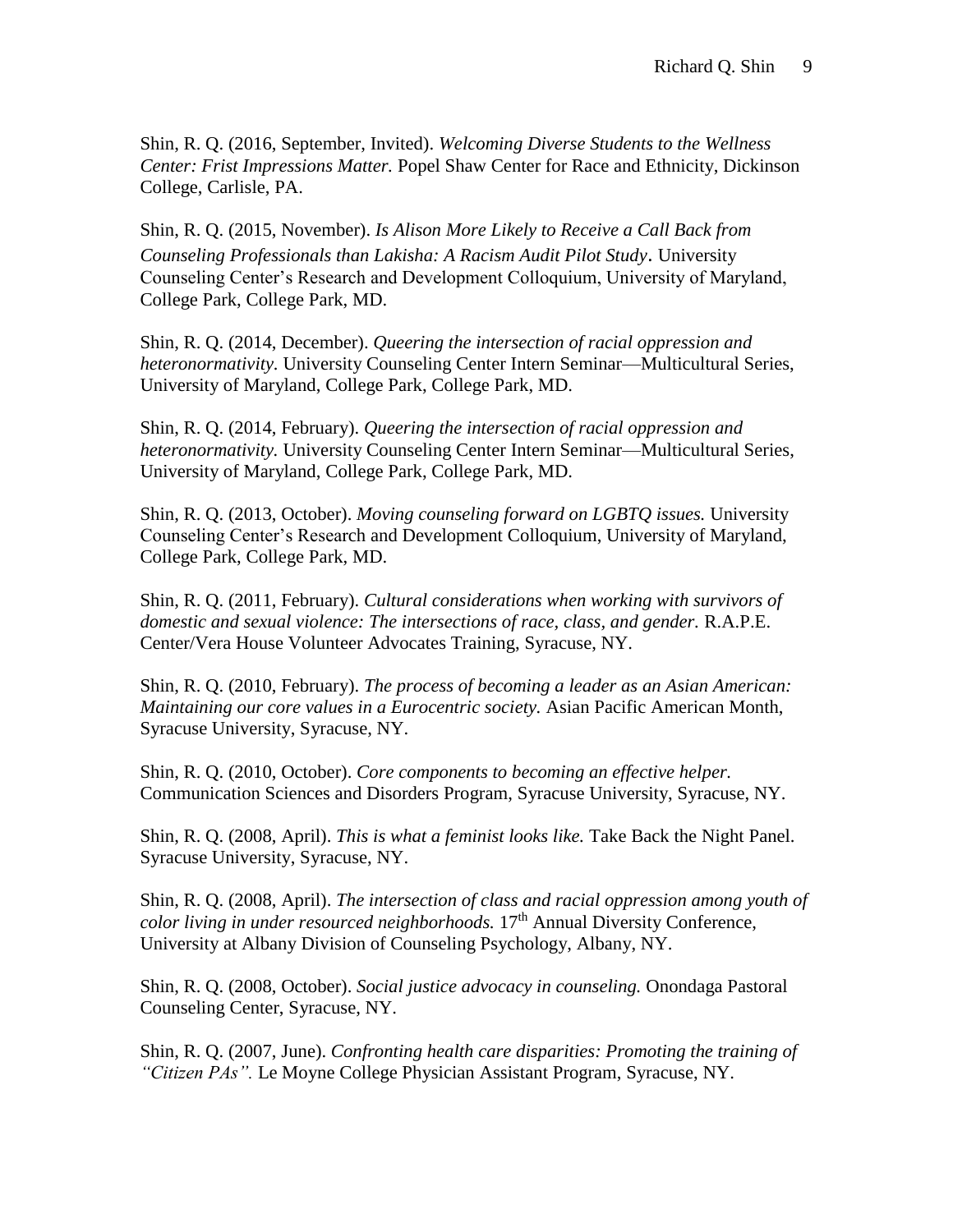Shin, R. Q. (2006, April). *Asian American professionals in higher education.* Asian Pacific American Month, Syracuse University, Syracuse, NY.

Shin, R. Q. (2006, April). *Asian American ethnic identity development: Let's stop hating on each other and start working together.* Asian Pacific American Month, Syracuse University, Syracuse, NY.

Shin, R. Q. (2006, June). *Working effectively with patients from marginalized populations.* St. Joseph's Family Medicine Residency Program, Syracuse, NY.

II.F. Professional Publications

II.G. Book Reviews, Notes, and Other Contributions

II.H. Completed Creative Works

II.I Significant Works in Public Media

II.J. Sponsored Research

# **II.J.1. Grants**

Co-Investigator (April, 2018) Project: Reducing Marginalization and Related Health Disparities by Improving Healthcare for LGBTQ Populations Core Research Project of the University of Maryland Prevention Research Center Funding Agency: Centers for Disease Control Grant Amount: \$5,000,000 (funded)

Co-Principal Investigator (August, 2007) "The Resiliency of Urban Youth" Funding Agency: Academic Affairs, Syracuse University Grant Amount: \$24,890

Co-Principal Investigator (August, 2007) "Identifying Intra-Personal and Interpersonal Moderators of Risk Factors for Latino Adolescents" Funding Agency: Dean, School of Education, Syracuse University Grant Amount: \$994.50

II.K. Fellowships, Gifts and Other Funded Research

II.L. Submissions and Works in Progress

## **II.L.2. Manuscripts in Preparation**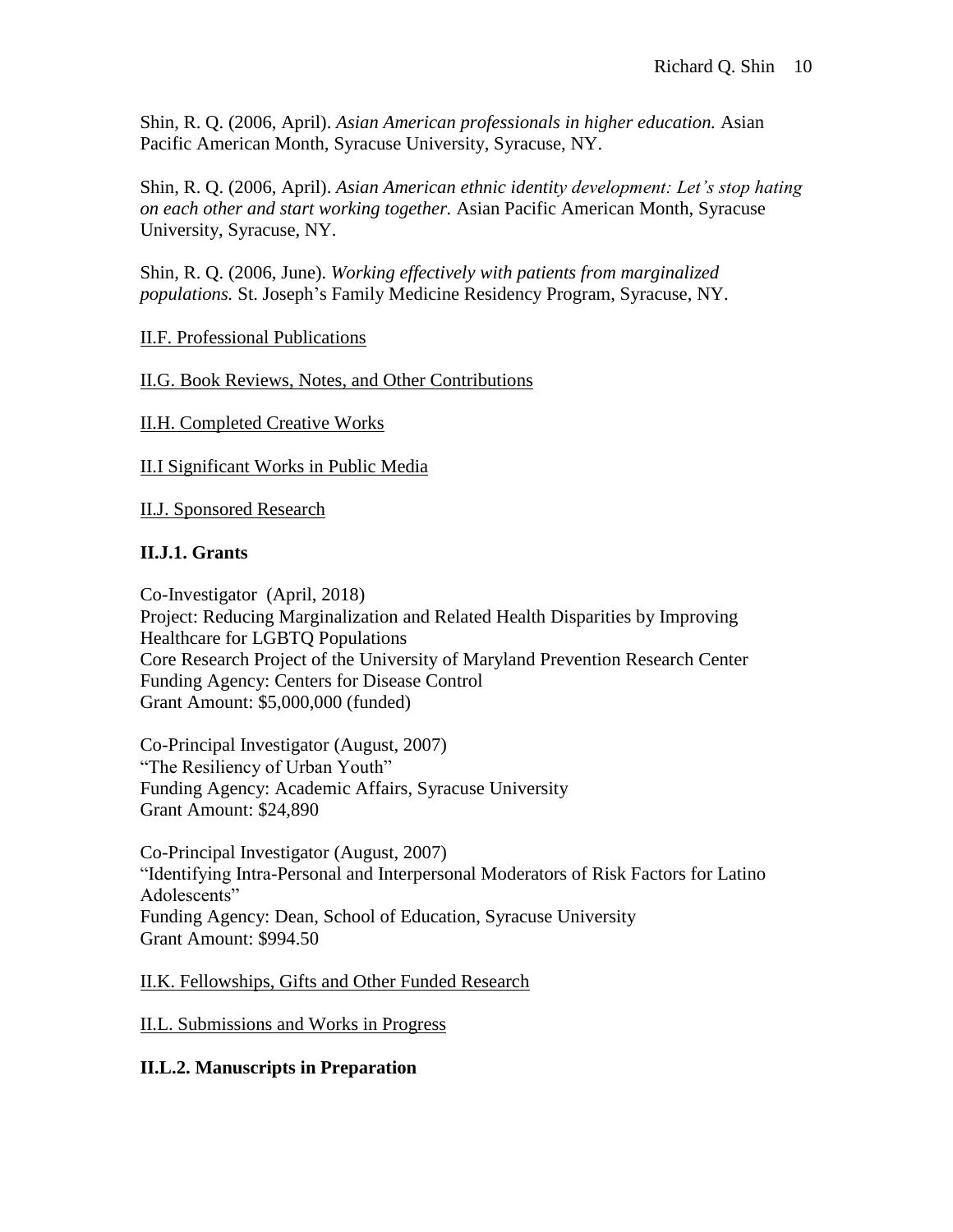- Shin, R. Q., Smith, L. C., Vernay, C. N., Welch, J., C., Sharma. R., Eberhardt, M. (under review). Seeking counseling services where the rainbow doesn't shine: A heterosexism audit. Manuscript submitted to *Journal of Homosexuality.*
- Shin, R. The development and validation of the Heteronormativity Blindfold Scale. Manuscript to be submitted to the *Journal of Counseling Psychology.*

II.M. Centers for Research, Scholarship, and Creative Activities

# II.N. Patents

II.O. Other Research/Scholarship/Creative Activities

# **III. Teaching, Mentoring and Advising.**

III.A. Courses Taught

University of Maryland, College Park

EDCP 612 Multicultural Issues in Counseling and Personnel Services (10) EDCP 619D Practicum for School Counseling (5) EDCP 697 Multicultural Issues in Counseling Psychology (10) EDCP 610 Professional Orientation – Introduction to School Counseling (9) EDCP 888 Apprenticeship in Counseling and Personnel Services (11) EDCP 651 Group Counseling in the Schools (11) EDCP 798 Program Planning (11)

Syracuse University

COU 645 Advanced Multicultural Counseling Skills (9) COU 750 Practicum in Counseling (8) COU 626 Social and Cultural Dimensions of Counseling (15) COU 727 Foundations of Mental Health Counseling (15) COU 614 Introduction of Group Work in Counseling (15) COU 790 Internship in Counseling (12) COU 872 Advanced Group Work in Counseling (8) COU 860 Advanced Practicum in Counseling (8) COU 910: Doctoral Research Seminar (8) COU 950 Doctoral Internship in Counseling (8) EDU 221 Introduction to Education for Cultural and Social Transformation (18)

III.B. Teaching Innovations

# **III.B.5. Course or Curriculum Development**

2013 – 2015 Led major program development/revisions of School Counseling Masters Program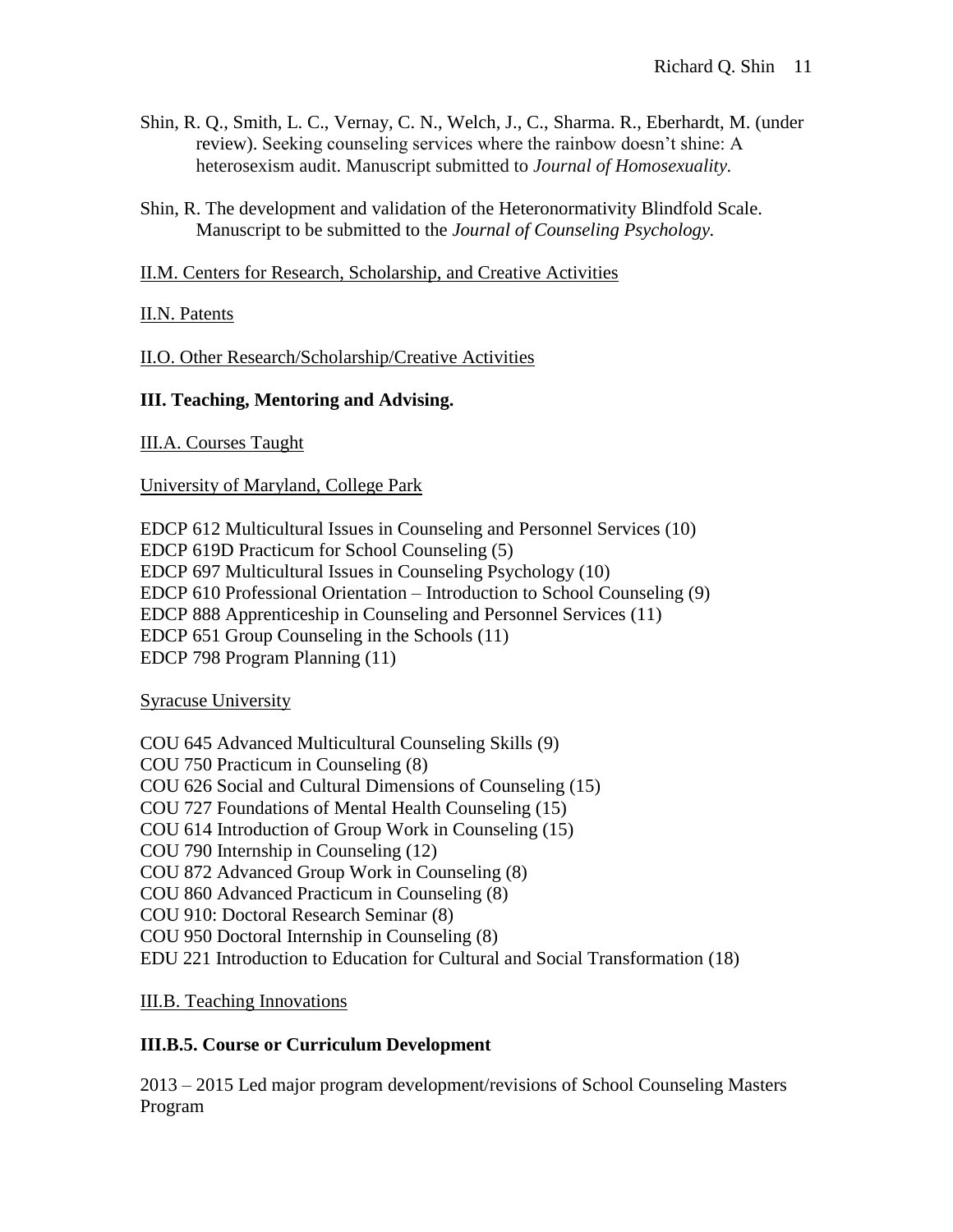# III.C. Advising: Research or Clinical

### **III.C.3. Doctoral**

#### University of Maryland, College Park

*Dissertation Chair* Stephanie Yee (2018 – Present) Jamie Welch (2016 – 2019)

#### *Dissertation Committee Member*

Seini O'Conner (2018 – Present) Christina Thai (2018 – Present) Michal Boyars (2018 – Present) Ranga Atapattu (2016 – Present) Brian Keum (2018 – 2019) Nancy Truong (2018 – 2019) Elissa Sarno (2016 – 2018) Aylin Kaya (2016 – 2018) Jeeyoung Noh (2016 – 2017) Laura Elenbaas (2015 – 2016) Ashley Morrison  $(2016 - 2016)$ Na-Yeun Choi (2015 - 2016) Ijeoma Ezeofor  $(2015 - 2015)$ Sean Pepin (2014 – 2015) Robert Lim (2014 – 2014) Kayi Hui (2013 – 2014)

*Thesis Chair* 

Stephanie Yee (2016 – 2018) Rajni Sharma (2015 – 2018) Collin Vernay (2015 – 2018) Jamie Welch (2013 – 2016)

## *Thesis Committee Member*

Hana Zewdie (2018 – Present) Kristen Frese (2017 – 2018) Eddie Chong (2015 – 2017) Yun Lu (2015 – 2017) Michal Boyars  $(2016 - 2016)$ Aylin Kaya (2014 – 2016) Tae Hyuk Keum (2015 – 2016)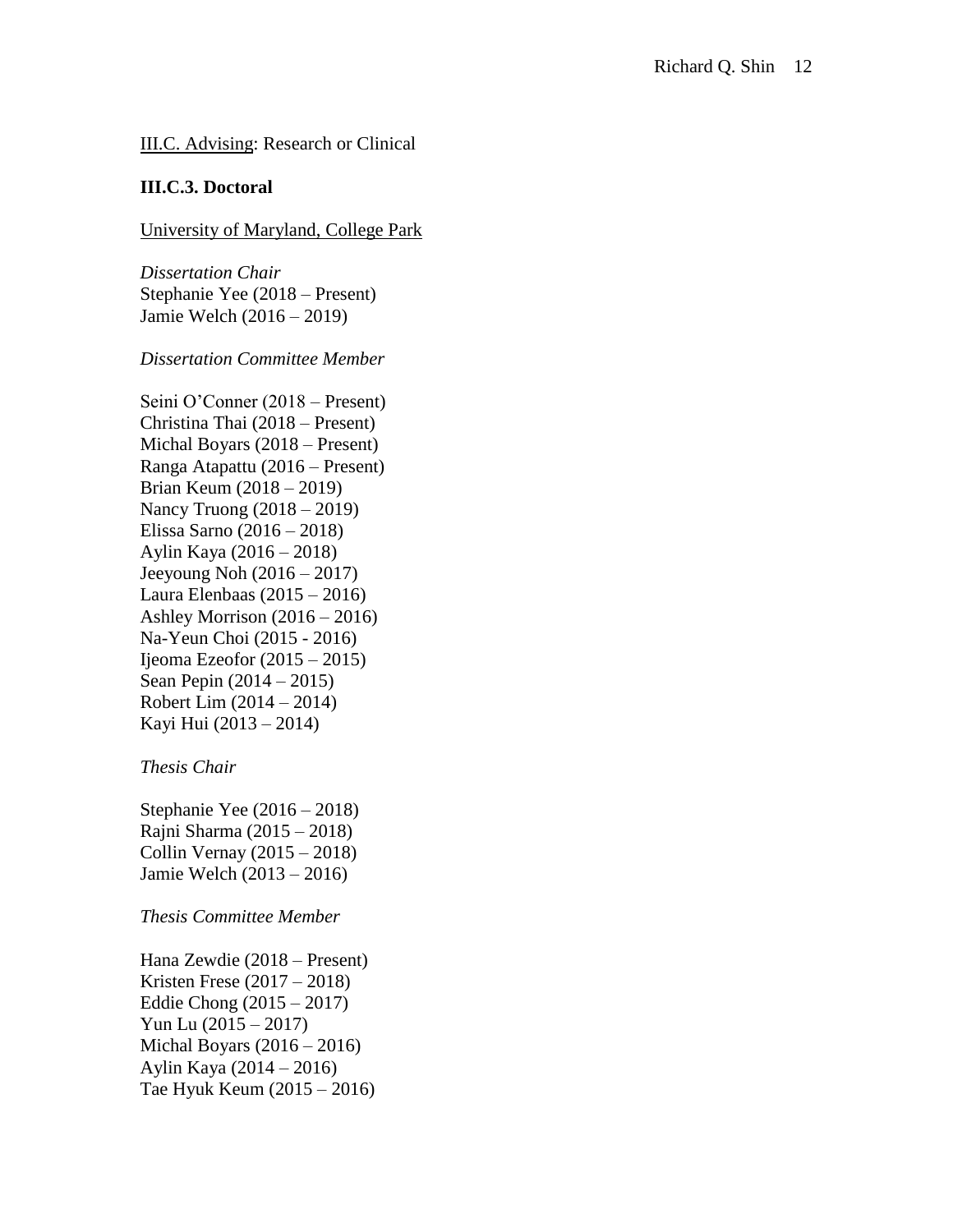Ranga Atapattu (2014 – 2015) Elissa Sarno (2013 – 2014) Monica Kearney (2014 – 2015)

## Syracuse University

### *Dissertation Chair*

Tikana Truitt Lance Smith

#### *Dissertation Committee Member*

Member, Jill Priest (Anthropology) Member, Kris Goodrich (Counseling) Member, Colleen Sunderlin (Counseling) Member, Harue Ishii (Counseling)

#### *Dissertation Reader*

Nicole Declouette (Special Education) Benette Whitmore (Cultural Foundations of Education) Khuram Husain (Cultural Foundations of Education) Codruta Temple (Reading and Language Arts) David Rosch (Higher Education) Cerri Banks (Cultural Foundations of Education)

## *Research Apprenticeship Advisor*

Julie Buser Kris Goodrich

## III.D. Mentorship

## III.E. Advising: Other than Research Direction

## **III.E.2. Master's**

Jessica Brown 2018 – Present Reina Fuentes 2018 – Present Vidhi Trivedi 2017 – Present Alexis Thompson 2017 – Present Lital Ehrlich 2017 – Present Marian Digby 2016 – 2018 Allison Isrin 2016 – 2018 Benjamin Sandberg 2015 – 2017 Jacqueline Guhanick 2015 – 2017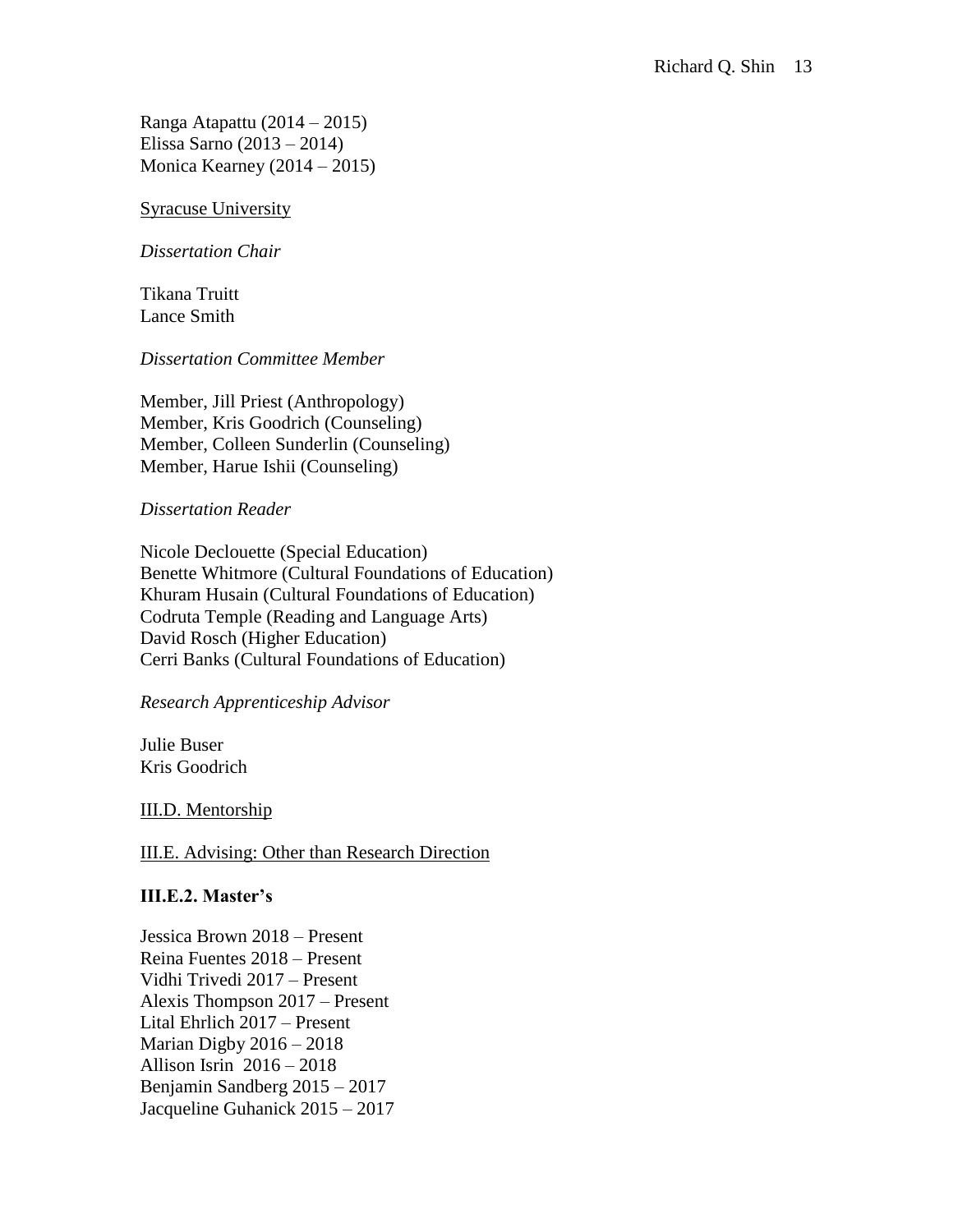Yvannie St. Luc 2015 – 2017 Mollie Bryen 2014 – 2016 Weimeng Wang 2014 – 2016

# **III.E.3. Doctoral**

University of Maryland, College Park

Stephanie Yee 2016 – Present Jamie Welch 2012 – 2019 Rajni Sharma 2015 – 2019 Collin Vernay 2015 – 2019 Samia Lalani 2017 – 2019

## Syracuse University

Tikana Truitt 2006 – 2011 Lance Smith 2007 – 2009

III.F. Professional and Extension Education

III.G. Other Teaching Activities

## **IV. Service and Outreach**

## IV.A. Editorships, Editorial Boards, and Reviewing Activities

# **IV.A.2. Editorial Boards**

# **III. COUNSELING EXPERIENCE**

## **Supervised Counseling Experience**

| $2003 - 2004$ | Career Development Counselor—Multicultural Liaison<br>Washington State University's Career Services, Pullman, WA |
|---------------|------------------------------------------------------------------------------------------------------------------|
| $2002 - 2003$ | Pre-Doctoral Intern (APA-Accredited)<br>Washington State University's Counseling Services, Pullman, WA           |
| $2000 - 2001$ | Psychology Extern<br>Mount Sinai Hospital Medical Center, Child and Adolescent<br>Psychiatry, Chicago, IL        |
| $1999 - 2000$ | <b>Psychology Extern</b><br>Roosevelt University's Counseling Center, Chicago, IL                                |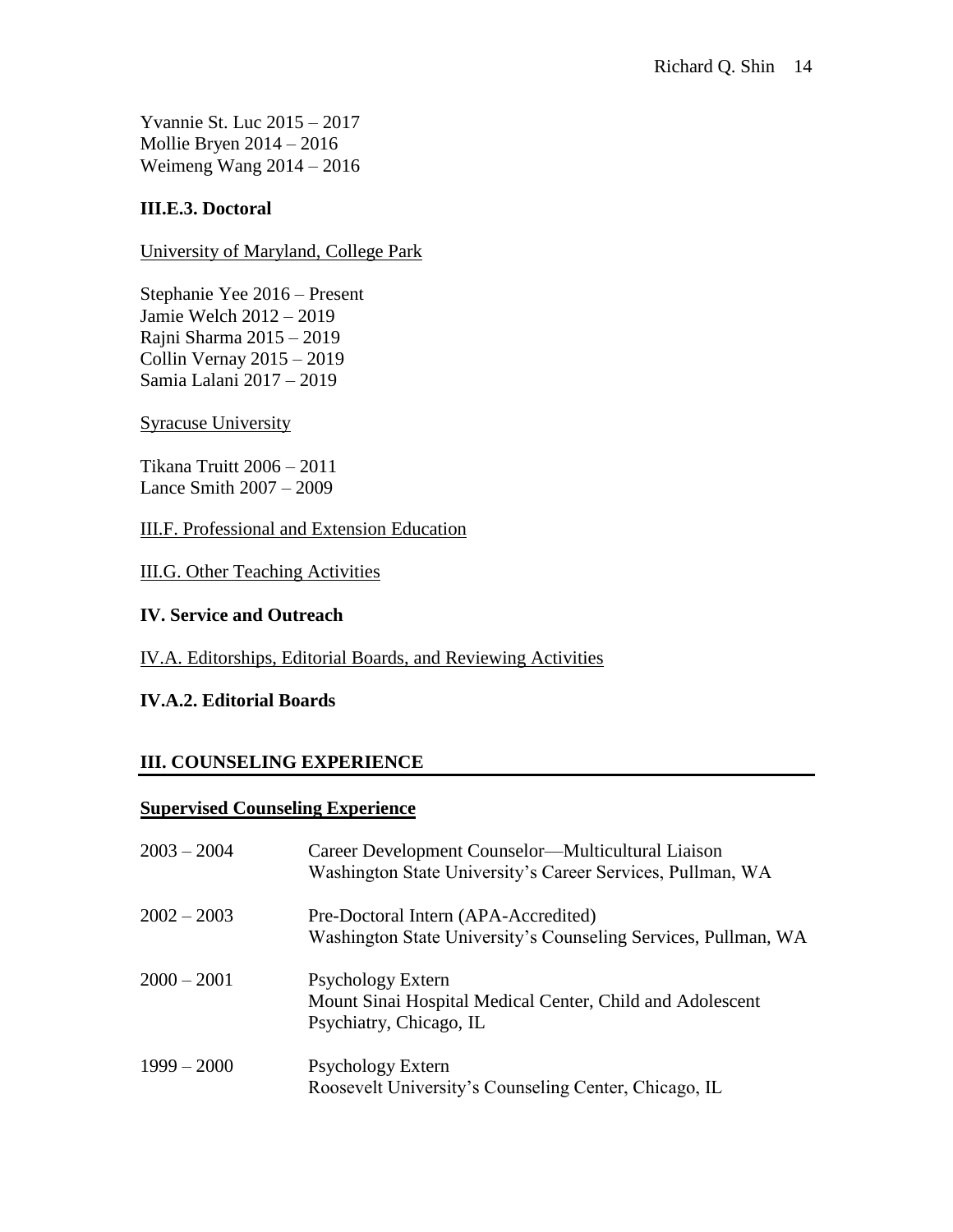| $1997 - 1998$ | <b>Practicum Extern</b>                       |
|---------------|-----------------------------------------------|
|               | Brandywine Behavioral Health, Coatesville, PA |

# **Supervision Experience**

Supervisor of doctoral level counselor education students, Syracuse University, Fall 2005, 2012

Supervisor of master's level counselors-in-training, University of Maryland, College Park, Fall 2013; Syracuse University, Fall 2005, 2009, 2010, 2011; Summer 2007, 2008; Spring 2010

# **IV. TEACHING EXPERIENCE**

## University of Maryland, College Park

EDCP 612 Multicultural Issues in Counseling and Personnel Services EDCP 619D Practicum for School Counseling EDCP 697 Multicultural Issues in Counseling Psychology EDCP 610 Professional Orientation – Introduction to School Counseling EDCP 888 Apprenticeship in Counseling and Personnel Services EDCP 651 Group Counseling in the Schools EDCP 798 Program Planning

Syracuse University

COU 645 Advanced Multicultural Counseling Skills COU 750 Practicum in Counseling COU 626 Social and Cultural Dimensions of Counseling COU 727 Foundations of Mental Health Counseling COU 614 Introduction of Group Work in Counseling COU 790 Internship in Counseling COU 872 Advanced Group Work in Counseling COU 860 Advanced Practicum in Counseling COU 910: Doctoral Research Seminar COU 950 Doctoral Internship in Counseling EDU 221 Introduction to Education for Cultural and Social Transformation

Washington State University

PSYCH 363 Psychology of Aging COPSY 551 (Co-taught) Doctoral Practicum in Counseling Psychology III UNIV 100 College Majors and Career Choice

Loyola University Chicago CPSY 444 (TA) Family Therapy I CPSY 420 (TA) Counseling Skills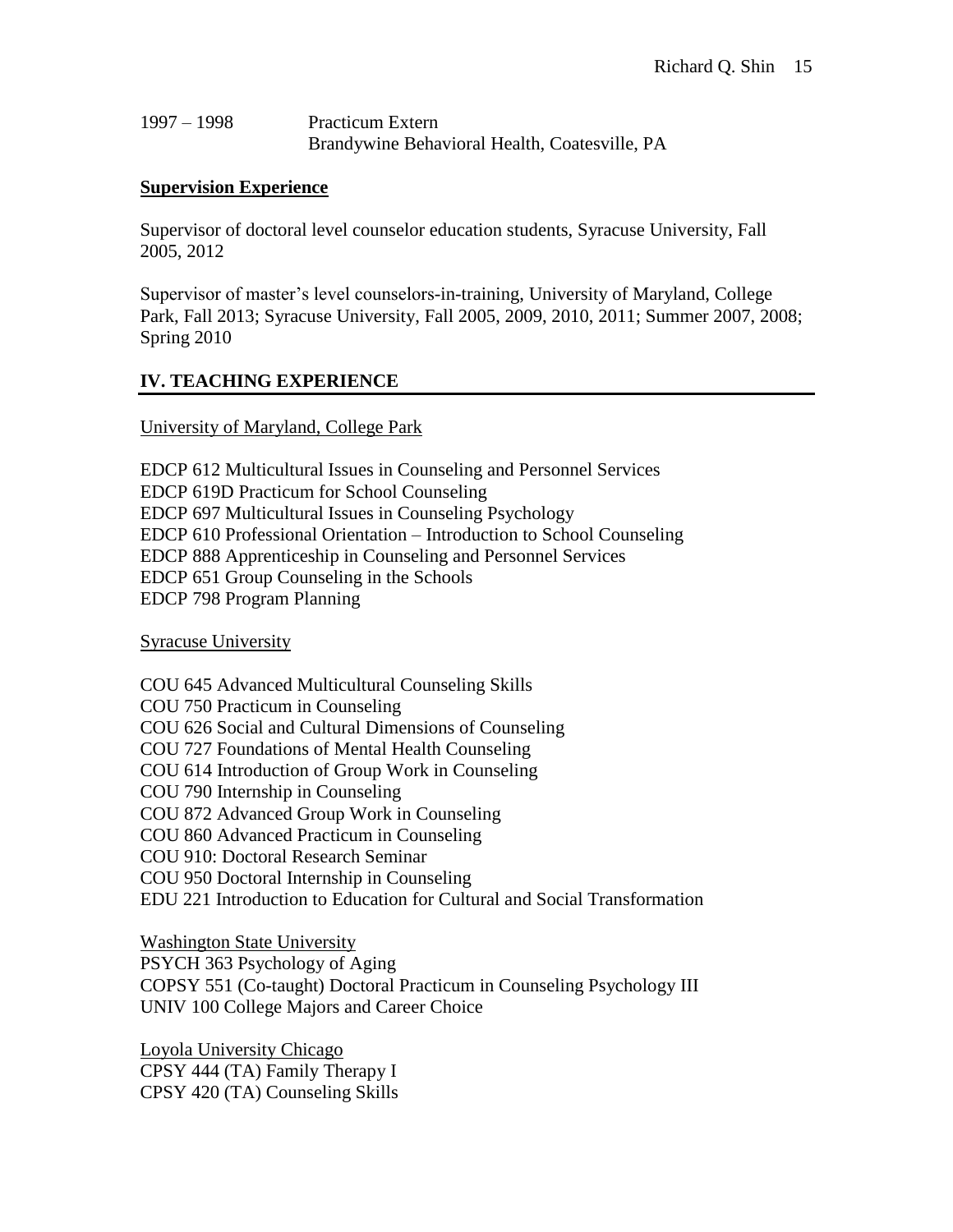# **V. SERVICE**

# **Editorial Review Board:**

| $2018 -$ Present | Cultural Diversity and Ethnic Minority Psychology   |
|------------------|-----------------------------------------------------|
| $2013$ – Present | Journal of Counseling Psychology                    |
| $2009 - 2012$    | <b>Counselor Education and Supervision</b>          |
| $2007 - 2011$    | Journal of Multicultural Counseling and Development |
|                  |                                                     |

# **Ad Hoc Editorial Review Board:**

| $2011 - 2013$ | Journal of Counseling Psychology                    |
|---------------|-----------------------------------------------------|
| 2009          | <b>Counselor Education and Supervision</b>          |
| $2006 - 2007$ | Journal of Multicultural Counseling and Development |

# **Invited Expert Review:**

| $2017$ – Present | Invited review for <i>Journal of Homosexuality</i>                       |
|------------------|--------------------------------------------------------------------------|
| $2016$ – Present | Invited review for <i>Child Development</i>                              |
| $2015 - 2018$    | Invited review for <i>Cultural Diversity and Ethnic Minority</i>         |
|                  | Psychology                                                               |
| 2013             | Invited review for <i>Equity and Excellence in Education</i>             |
| 2013             | Invited review for <i>Educational Psychology: An International</i>       |
|                  | Journal of Experimental Educational Psychology                           |
| 2010             | Special Issue of <i>Equity and Excellence in Education</i> on Intergroup |
|                  | Dialogue: Engaging Difference, Social Identities, and Social             |
|                  | Justice                                                                  |
| 2009             | Special Issue of the <i>Journal for Specialists in Group Work</i> on     |
|                  | Social Justice Issues in Group Work                                      |

# **Professional Service Positions:**

| $2016$ – Present | Reviewer, Division 44 Science Committee, Maylon-Smith Student |
|------------------|---------------------------------------------------------------|
|                  | <b>Research Award</b>                                         |
| $2011 - 2013$    | Finance Officer, Asian American Psychological Association     |
| 2012             | Member, Division of Counseling Psychology Promotion of Non-   |
|                  | Violence Special Task Group                                   |
| 2011             | AAPA Representative, American Psychological Association's     |
|                  | <b>Education Leadership Conference</b>                        |
| $2009 - 2011$    | Member, Asian American Psychological Association Executive    |
|                  | Committee                                                     |
| $2009 - 2011$    | Treasurer, North Atlantic Region Association for Counselor    |
|                  | <b>Education and Supervision</b>                              |
| 2009             | Co-Sessions Chair, Asian American Psychological Association   |
|                  | <b>Convention Program Committee</b>                           |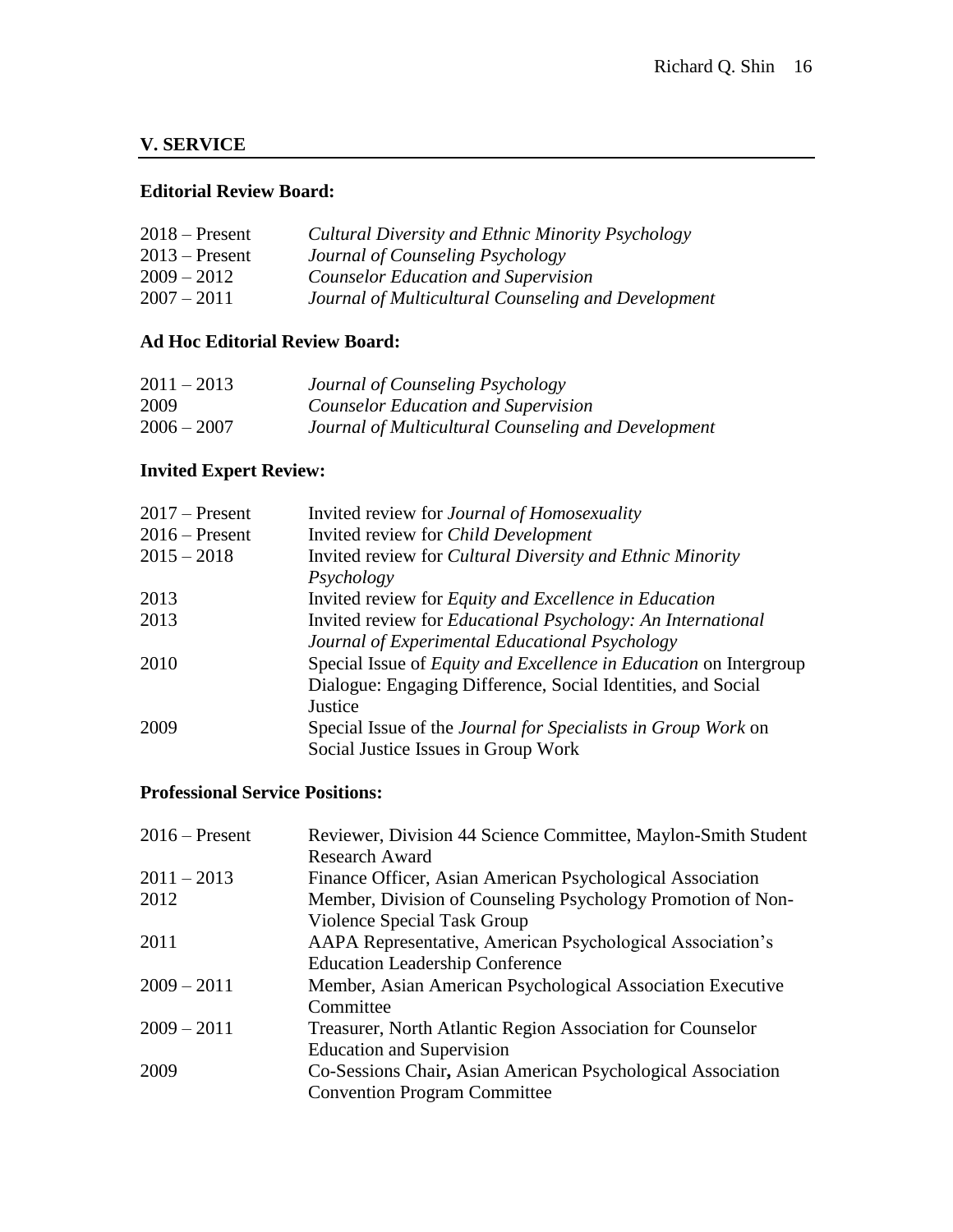| 2008          | Member, National Awards Committee, Association for             |
|---------------|----------------------------------------------------------------|
|               | Multicultural Counseling and Development                       |
| $2003 - 2005$ | President, Washington Association for Multicultural Counseling |
|               | and Development                                                |
| $2003 - 2005$ | Co-Coordinator, Multicultural Regional Roundtable Planning     |
|               | Committee                                                      |

# **University Service Positions:**

| $2016$ – Present | Member at large, University of Maryland, College Park,          |
|------------------|-----------------------------------------------------------------|
|                  | <b>Department Advisory Committee</b>                            |
| $2016 - 2016$    | Member, University of Maryland, College Park, College of        |
|                  | <b>Education Dean Search Committee</b>                          |
| $2016 - 2016$    | Member, University of Maryland, College Park, Counseling Center |
|                  | <b>Associate Director Search Committee</b>                      |
| $2016 - 2016$    | Member, University of Maryland, College Park, Higher Education, |
|                  | Student Affairs, & International Education Policy Clinical      |
|                  | <b>Assistant Professor Search Committee</b>                     |
| $2015 - 2015$    | Member, University of Maryland, College Park, School            |
|                  | Psychology, Tenure-Track Professor Search Committee             |
| $2014 - 2014$    | Member, University of Maryland, College Park, College of        |
|                  | <b>Education Associate Director of Communications Search</b>    |
|                  | Committee                                                       |
| $2013 - 2014$    | Member, University of Maryland, College Park, College of        |
|                  | Education, Counseling, Higher Education, & Special Education,   |
|                  | <b>Chair Search Committee</b>                                   |
| $2013 - 2014$    | Chair, University of Maryland, College Park, School Counseling, |
|                  | Visiting Clinical Assistant Professor Search Committee          |
| $2013 - 2014$    | Member, University of Maryland, College Park, College of        |
|                  | Education, Counseling, Higher Education, & Special Education,   |
|                  | <b>Merit Review Committee</b>                                   |
| $2012 - 2013$    | Senator, Syracuse University Faculty Senate, Committee on       |
|                  | Academic Freedom, Tenure, and Professional Ethics               |
| $2011 - 2012$    | Member, Dean's Council, Syracuse University School of           |
|                  | Education                                                       |
| $2011 - 2012$    | Member, Syracuse University School of Education Dean Review     |
|                  | Committee                                                       |
| $2011 - 2012$    | Member, Syracuse University, College of Arts & Sciences,        |
|                  | Asian/Asian-American Studies Program Director Search            |
|                  | Committee                                                       |
| $2011 - 2012$    | Member, Syracuse University Office of Multicultural Affairs     |
|                  | <b>Associate Director Search Committee</b>                      |
| $2005 - 2012$    | Coordinator, Clinical Mental Health Counseling Program          |
| $2007 - 2012$    | Coordinator, Selected Studies in Education Program              |
| $2008 - 2012$    | Coordinator, of Education Faculty of Color Council              |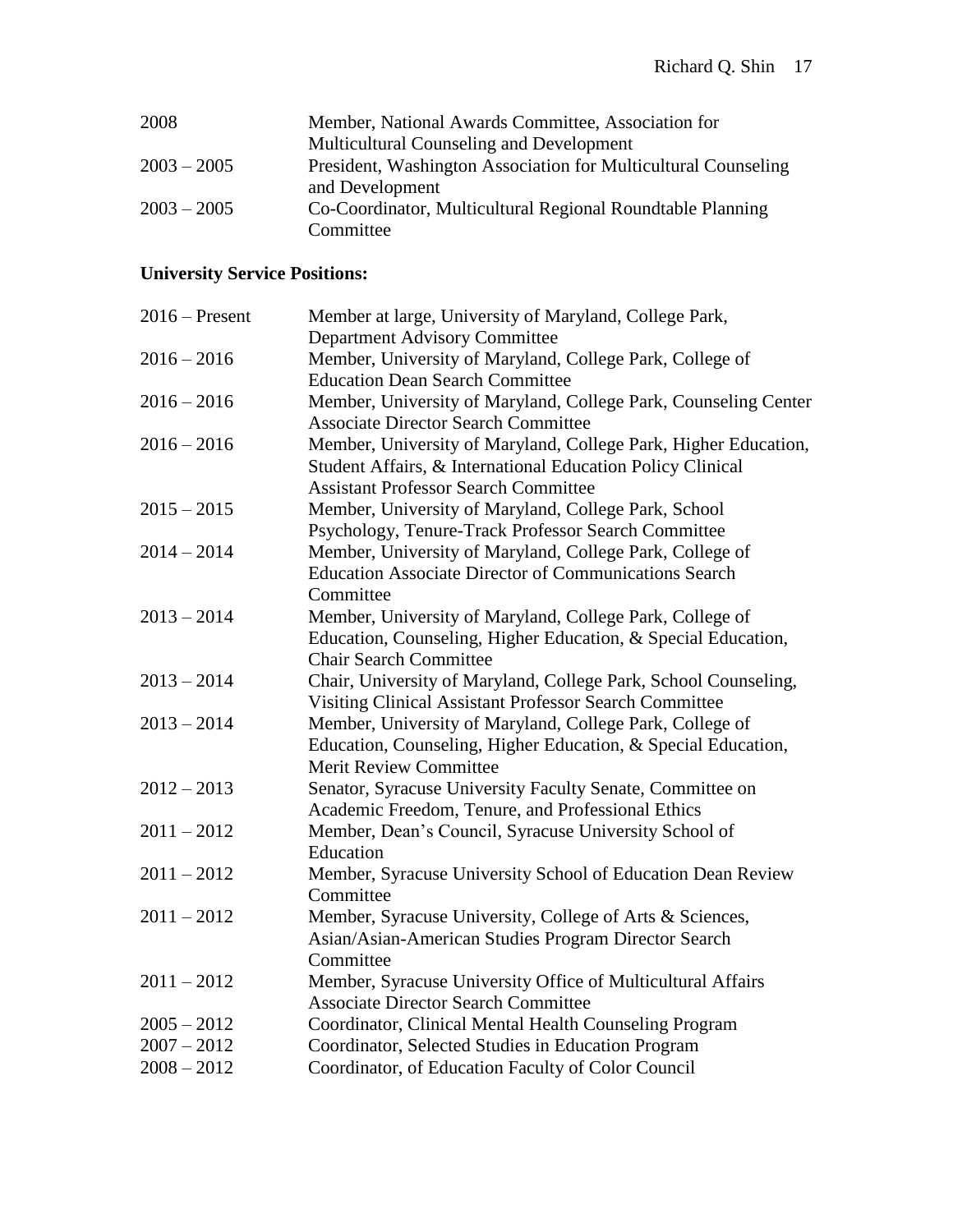| $2010 - 2012$ | Member, Syracuse University School of Education Landscape of<br><b>Urban Education Lecture Series Committee</b> |
|---------------|-----------------------------------------------------------------------------------------------------------------|
| $2006 - 2010$ | Member, Syracuse University School of Education Diversity<br>Committee                                          |
| $2009 - 2012$ | Co-Chair, Masters Admissions, Syracuse University Counseling<br>and Human Services Department                   |
| $2006 - 2007$ | Chair, Studies in Education Program Development Committee                                                       |
| 2007          | Reviewer, Joan N. Burstyn Endowed Fund for Collaborative                                                        |
|               | Research in Education, Syracuse University School of Education                                                  |
| 2007          | Member, Syracuse University Counseling and Human Services                                                       |
|               | <b>Faculty Search Committee</b>                                                                                 |
| 2006          | Member, Syracuse University Counseling and Human Services                                                       |
|               | <b>Faculty Search Committee</b>                                                                                 |
| 2006          | Oral Examination Chair, Syracuse University Department of                                                       |
|               | <b>Psychology Dissertation Defense</b>                                                                          |
| 2005          | Member, Syracuse University Inclusive Education Faculty Search                                                  |
|               | Committee                                                                                                       |

# **Advising Activities:**

Dissertation Chair at Syracuse University Counseling and Human Services Department: Tikana Truitt Lance Smith

Dissertation Committees at Syracuse University Member, Jill Priest (Anthropology) Member, Kris Goodrich (Counseling) Member, Colleen Sunderlin (Counseling) Member, Harue Ishii (Counseling)

Dissertation Reader at Syracuse University: Nicole Declouette (Special Education) Benette Whitmore (Cultural Foundations of Education) Khuram Husain (Cultural Foundations of Education) Codruta Temple (Reading and Language Arts) David Rosch (Higher Education) Cerri Banks (Cultural Foundations of Education) Research Apprenticeship at Syracuse University: Advisor, Julie Buser Advisor, Kris Goodrich

# **VI. GRANTS AND AWARDS**

**Research Grant Activities**

**Honors:**